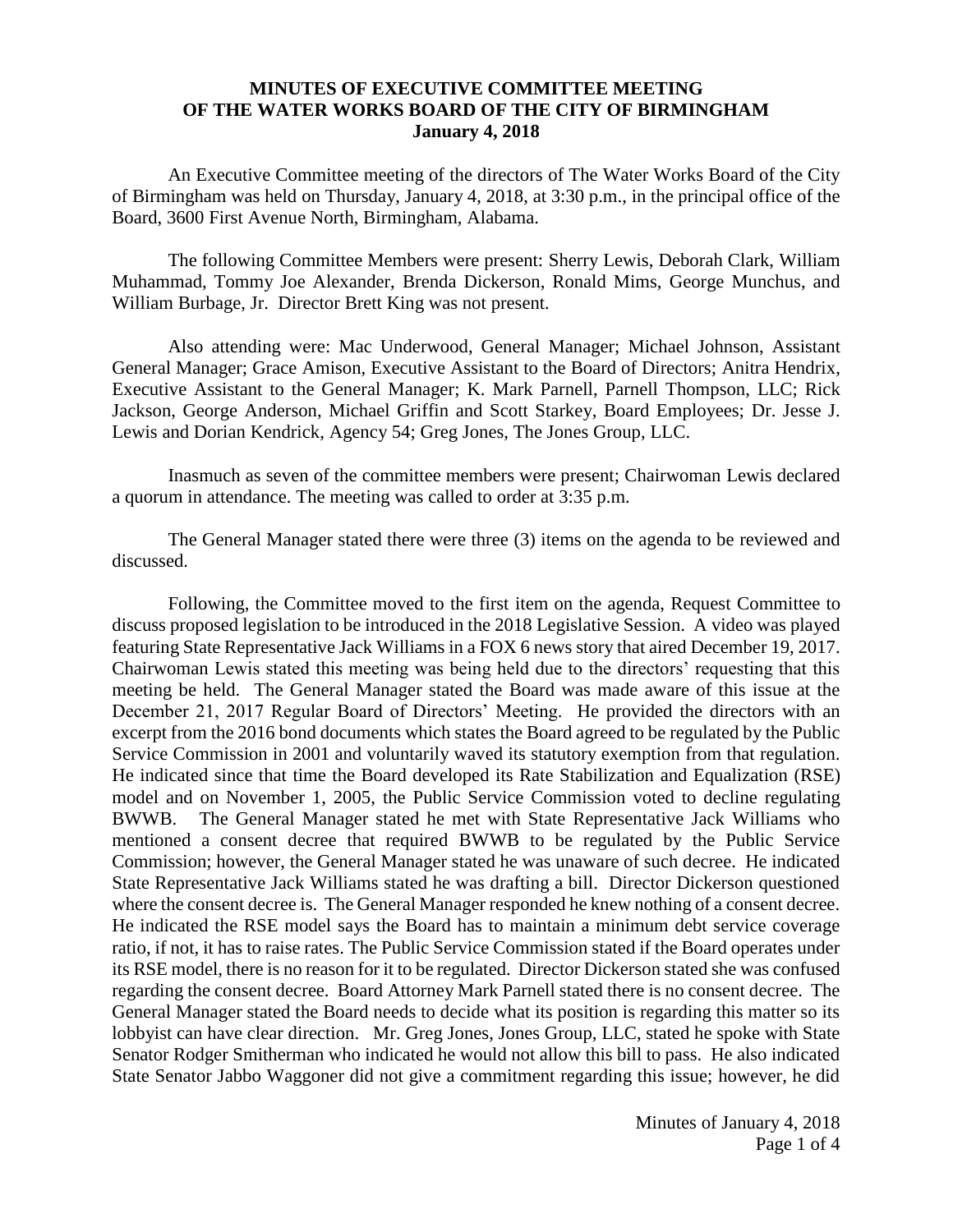state that he was "finished" with BWWB. Chairwoman Lewis clarified that the Public Service Commission rejected regulating BWWB and should that change, there will be an additional rate increase for BWWB customers. She indicated now is the time for discussion regarding the Board's position. Director Mims questioned whether the Public Service Commission has changed its view. The General Manager responded no. Mr. Parnell stated the State Attorney General filed a suit stating BWWB could waive its exemption. Director Burbage arrived at the meeting at 3:46 p.m. Mr. Parnell stated the Board did everything they were committed to do and the State Attorney General's lawsuit did not prevail. Chairwoman Lewis stated she once read that if the Board was to come under the Public Service Commission the rates would increase and to expect higher rates.

Subsequently, Chairwoman Lewis asked the Board what their position is on this matter. The General Manager stated the Board has three options regarding their position: oppose, agree or not respond. Director Munchus stated he thinks the Board needs to vigorously oppose this legislation. Director Dickerson stated the General Manager has made a sound argument about the operations and management of BWWB and indicated she opposes the legislation. She then made a motion for the Board to oppose coming under the regulation of the Public Service Commission and Director Munchus seconded the motion. Director Muhammad questioned Mr. Greg Jones whether he knew how State Representative Jack Williams plans on introducing the bill. Mr. Greg Jones stated it would be a statewide bill. Director Muhammad questioned whether State Representative Jack Williams could use the same terminology as State Senator Jabbo Waggoner used in his bill. Mr. Greg Jones responded yes. Directors Burbage, Clark and Alexander indicated they were opposed to the legislation. Director Clark questioned whether the Board is giving a reason as to why they are opposed to the legislation. She indicated the Board needs to state why they are opposed and create their own narrative. The General Manager indicated a letter had been drafted to send to the State legislature. Director Muhammad stated the Board has enough oversight. Chairwoman Lewis then asked the Committee to vote to send this item to the full board for approval and the Committee unanimously agreed. The General Manager stated once the written bill is received the Board would be informed.

Following, the Committee moved to the second item on the agenda, Request Committee to review the proposed terms and conditions of Jefferson County Sewer Collection Agreement. Chairwoman Lewis stated she along with Director Alexander, Management, Board Attorneys and Staff have been meeting for months with Jefferson County. She indicated they did not report back to the Board regarding these meetings because it would have caused confusion regarding the negotiations. She indicated she wanted to present the Board with a concrete, written agreement. She stated all directors received an email with a term sheet and contract for their review. Chairwoman Lewis stated she understood in the past Chairman Mims and Director Muhammad met with the County regarding an agreement; however, the County stated there was no agreement from those meetings. She stated the agreement before the Board now is the agreement the County would recommend approving. Director Munchus stated he is still in favor of terminating the current agreement with Jefferson County. The General Manager then gave an overview of the agreement. He stated the County agreed in the hiring and paying of Raftelis Financial Consultants to conduct a Cost of Service Study. Raftelis cost analysis shows that it costs the Board 5.77 percent of the total amount it is billing and collecting for Jefferson County. He stated the Board is receiving approximately 2.69 percent of what it collects for the County. Chairwoman Lewis added it is costing the Board more and it is collecting less. The General Manager stated under the new agreement the term would be 5 years and charge 7.77 percent. He indicated another study would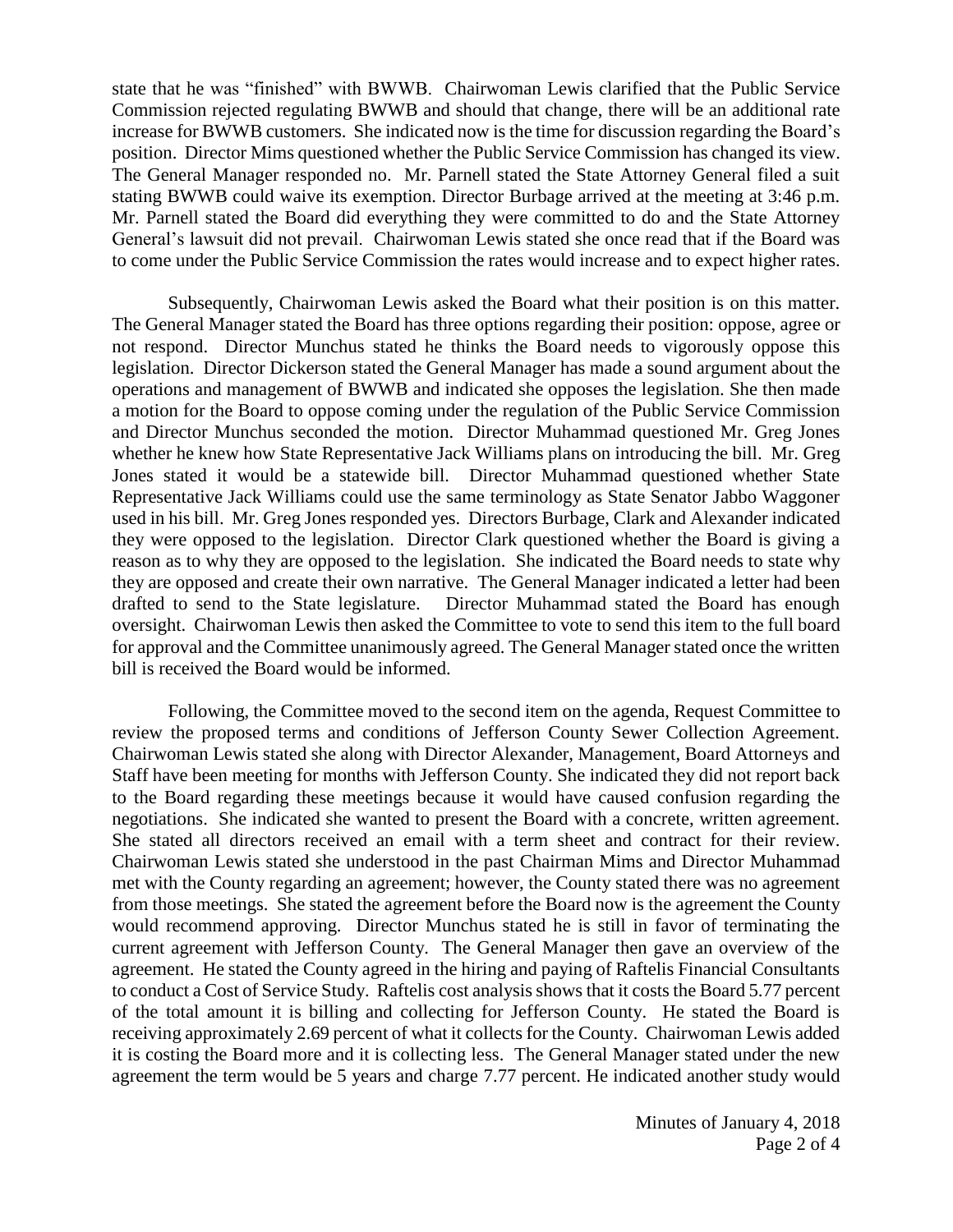be conducted in 4 years and a new rate established based on the new study. Director Muhammad questioned why the Board would be negotiating with the County when the law is on its side. Chairwoman Lewis stated the Board and the County are concerned about rate payers. She indicated a mandatory rate of 7.5 percent would go into effect if no agreement could be reached; however, this would negatively impact the rate payers immediately. She stated this process allows for the customer to have time to adjust to the increase and to no longer have liens placed on their house. She stressed that the customer was placed first throughout the negotiation process. Mr. Parnell stated BWWB would be buying the County's accounts receivable. The General Manager stated the existing liens and bad debt will remain with the County and BWWB will accept bad debt once the new agreement goes into effect. Director Muhammad questioned whether BWWB would forgive sewer debt. Chairwoman Lewis responded no. The General Manager stated BWWB collects 99 percent of what it bills. Chairwoman Lewis stated there would be no liens for 5 years. Mr. Parnell indicated this agreement would only apply to customers of both BWWB and Jefferson County. Director Dickerson stated her opinion is to let the sewer deal with itself and the Board not get involved. Director Munchus stated he agreed with Director Dickerson. Chairwoman Lewis stated if the Board tries to separate from the County there will be a lawsuit and customers would end up paying for it by means of a rate increase. Director Munchus responded "let the County sue us". Director Muhammad responded the County cannot make BWWB collect. Mr. Parnell stated there is a law in place and the County can pass a resolution that requires the Board to bill and collect for them. A discussion then ensued. Director Alexander stated the Board would get more money with this agreement. Director Dickerson questioned how much more money would BWWB receive. The General Manager responded from \$4 million to \$13 million. Director Dickerson stated she thinks there should be a public hearing.

Subsequently, Chairwoman Lewis stated if the Board chose to separate from the County, the County would have to create a new billing department, including new hires, which would result in higher sewer rates for its customers. Director Mims questioned how much could BWWB charge the County for sharing billing information. The General Manager stated staff did not ask Raftelis to determine that amount in his analysis; therefore, that information isn't available. Director Munchus stated BWWB should consider purchasing the sewer system from the County. Director Burbage stated Shelby County sold their sewer system because it did not fit into their model. Director Munchus stated the debt of the County is not all "real". Director Burbage disagreed and stated BWWB would have to assume the debt. Director Muhammad stated he needs a copy of the law that says BWWB must collect for Jefferson County. The General Manager stated he would forward a copy of said law. Chairwoman Lewis expressed her appreciation for everyone's hard work on this agreement, including the Jefferson County Commission.

Next, the General Manager explained how the billing process would work. Director Dickerson left the meeting at 4:37 p.m. Director Muhammad stated he couldn't agree with paying on what BWWB collects. The General Manager stated based on the new agreement BWWB will pay the County 93 percent of what it collect 20 days later. Director Dickerson returned to the meeting at 4:39 p.m. Director Clark stated currently BWWB is paying the County based on what is collected; however, with the new agreement BWWB will pay the County what is billed. She then questioned what is the dollar amount difference. Assistant General Manager Michael Johnson responded the projection is a \$4 million difference. Director Muhammad continued to express his dislike for creating a new agreement with the County. Chairwoman Lewis questioned the Board's attorney if the Board voted to separate from Jefferson County would the legislative body still have